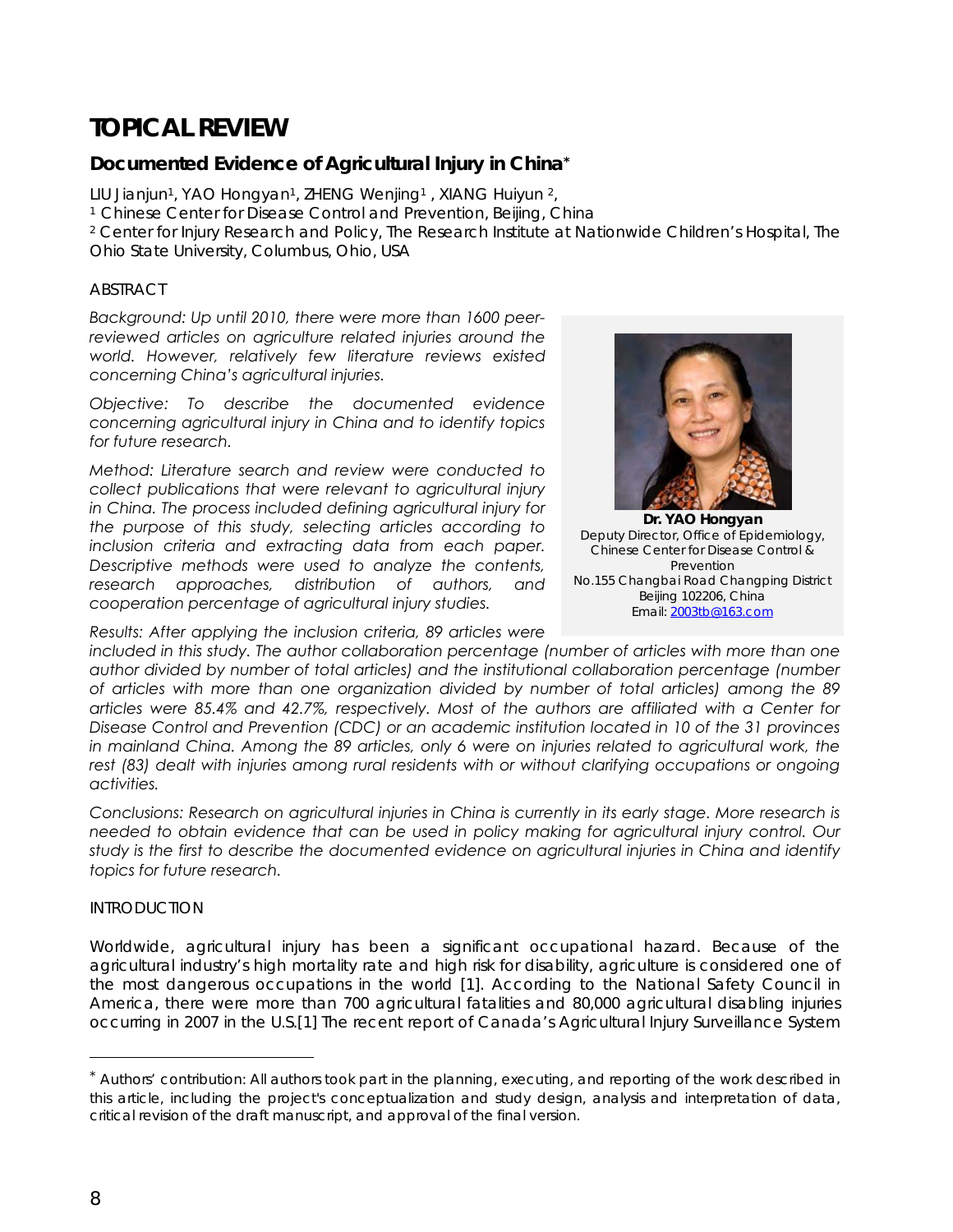(CAISP) stated there were 1,769 agricultural fatalities in Canada from 1990 to 2005, an average of 111 per year [2]. In 2000, a study in Hubei, China, showed that a total of 33% of farmers reported at least one worked-related injury in the 24 months prior to the survey [3].Besides physical impairment, agricultural injuries lead to large economic burdens. In America, the cost of therapy and rehabilitation for agricultural injuries and the subsequent productivity loss due to agricultural injury totaled more than \$10 billion annually [4].

China is a vast country with 1.3 billion people, 57% of which live in rural areas. More than half of people living in rural areas either fully or partially engage in agricultural work [5]. The rural setting and lack of emergency care in remote areas leave rooms for health and safety improvement. By the end of 2010, there were more than 1600 agriculture injury related articles published around the world according to the search engine PubMed. Research data on agricultural injuries has focused on developed countries, particularly Canada, the United States, and Australia. In China there were limited number of publications on agricultural injuries within Chinese research databases when the term "agricultural injury" was used in the searches.

The purpose of this study is to describe the characteristics of Chinese agricultural injury related articles published and analyze the current status of research progress to aid future research in agricultural injury control and prevention in China.

# **METHODS**

# *Definition of agricultural Injury and Inclusion Criteria*

There was no consistent definition of agricultural injury commonly used in the agriculture-related injury control and prevention. While determining what constitutes agricultural injury, several priority factors were considered. These included the injury setting, occupation, and outcomes. In this study, agricultural injury was defined as "injuries that occurred during the agricultural working process or during activities related to the agricultural working environment, injuries among farmers or injuries that occurred in rural areas." The reason for selecting a broad definition was that few articles of agricultural injury were found in the main Chinese research database when using "agricultural injury" as the keyword. Data collected for our study were limited to mainland China. In this study, agricultural injury and farm injury are interchangeable.

#### *Data collection methods*

We searched the major Chinese databases, such as WANFANG Database (1982-2010), WEIPU database (1984-2010), CHKD (1993-2010) and so on by using key words of 'agriculture', 'rural area,' and 'farmer' respectively matched with 'injury'<sup>t.</sup> We did not specify dates of publication.

As for the English database, 'agricultural/farm injury' and 'China/Chinese', 'rural', 'injury,' and 'China/Chinese' were used as key search terms in the MEDLINE database. Publication date was not included as part of the search criteria. After collecting the citation information of the articles, we then read the titles and abstracts and deleted those that were duplicate and irrelevant.

In addition to the aforementioned database, we also conducted searches at Google Scholar and file.baidu.com.

#### *Summary record sheet*

 $\overline{a}$ 

One summary record sheet was used per article. The criteria included title, date published, authors' full name, author's affiliation, content, number of authors, number of affiliated institutions, number

<sup>&</sup>lt;sup>†</sup> Note: 中文检索式: "农业"、"农村"或"农民"分别与"伤害"进行逻辑"与"的组合。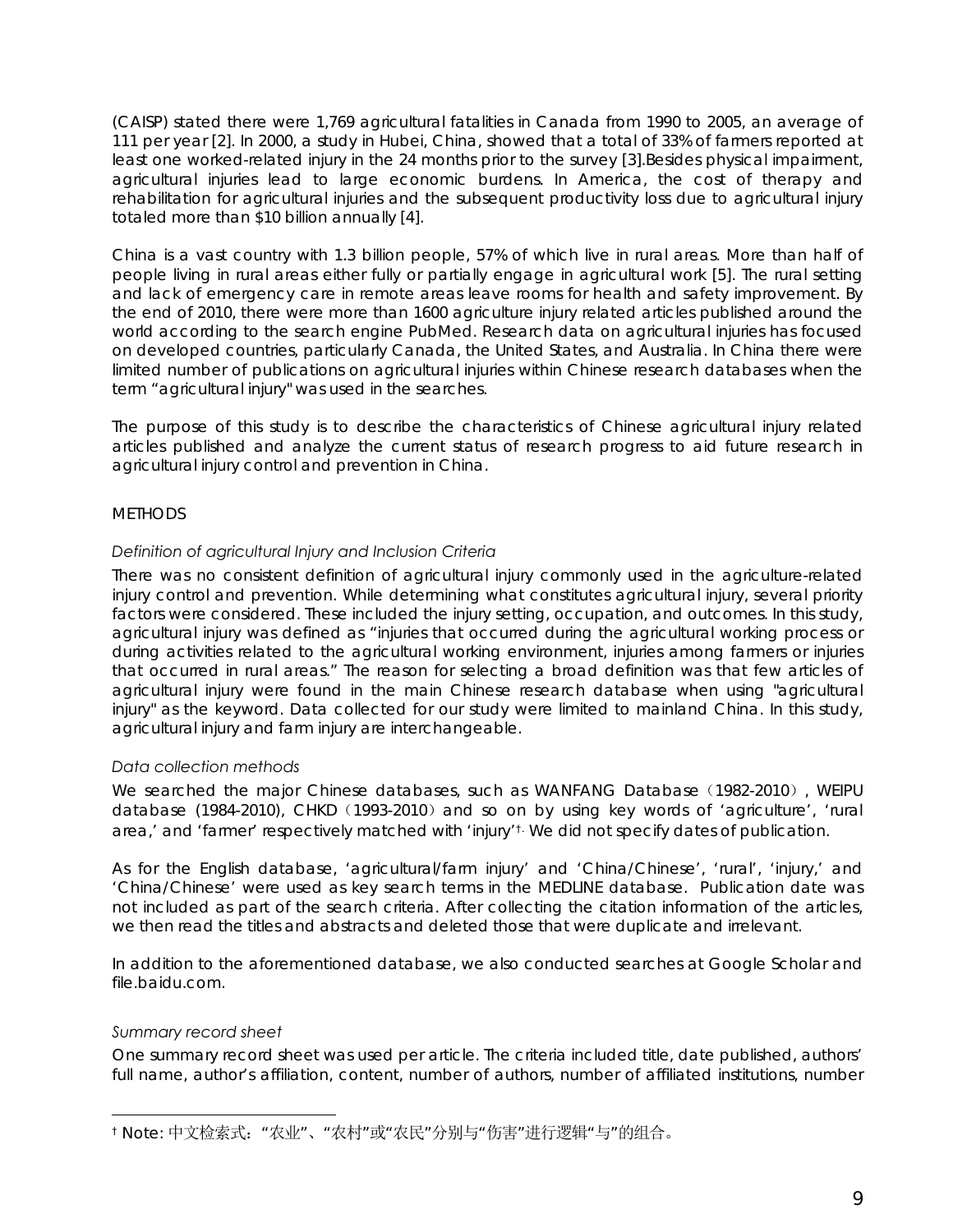of references, number of references within last five years, categories/language of references, site/population where the injury took place, type of study design, and type of the journal.

#### *Data management and analysis*

First, the articles were read one by one and detailed data for each article was extracted and recorded on the summary record sheet. Second, variables including collaboration percentage of authors and organizations, geographical distribution of the authors, and number of quotations were used in statistical analysis. An EXCEL spreadsheet was used to organize the data. Frequency tabulates were used to describe the variable distribution.

# RESULTS

# *Results of literature search*

Figure 1 presents the selection process for including studies in the review. A total of 89 articles [3, 7- 94] were selected which were published between 1993 and 2010. Most of these articles were published between the years of 2003-2010. Articles published between 2003 and 2010 accounted for 92.1% (82/89) of the total. The full texts were obtained and read through. The bibliometric parameters and research characteristics were analyzed and described.

# *Author and institutional collaboration*

The majority of the articles involved multiple authors. Among the 89 articles, there were 13 with a single author and the rest had more than one author. The percentage of author collaboration was 85.4% (See Table 1).The average number of authors per article was 4.8 (425/89). There were 38 articles published by authors from two or more institutions. The institutional collaboration percentage was 42.7% (See Table 1).

# *Characteristics of first authors*

Number of published articles and regional distribution of the first author showed the diversity of research levels throughout different institutions and regions. Table 2 showed that only 8 out of 81 (9.9%) authors published more than one paper. These articles accounted for 18% of total articles (16/89).

Table 3 displayed institutional distribution of first authors. Most of the first authors came from the China CDC, a provincial or local CDC, or an academic institution.

# *Citation analysis*

Number of citations refers to the reference literature for each article. This could potentially affect the usefulness of information and distribution capacities. A total of 603 sources were quoted by the 89 articles, at an average of 6.8 sources quoted per article. The Price Index was 56.4% which was more than the average value (50%) [6] for general science articles(Price Index refers to the percentage of references published in the last five years compared with the total quoted number).

#### *Research characteristics*

Among a total of 89 articles, only 6 contained injuries related to the agricultural working process, the remaining 83 articles included rural residents with or without clarifying occupations or ongoing activities. There was no article that specially focused on the agricultural working environment or farmers. This shows that more "agricultural injury"-related information is included in injury-related surveys of rural areas. Many of the study designs were surveys (95.5%) based on population or surveillance systems such as National Disease Surveillance Points System (NDSPS). Most of the articles were published in Chinese journals (97.75%) and about 64% were from the Chinese core journals (See table 5).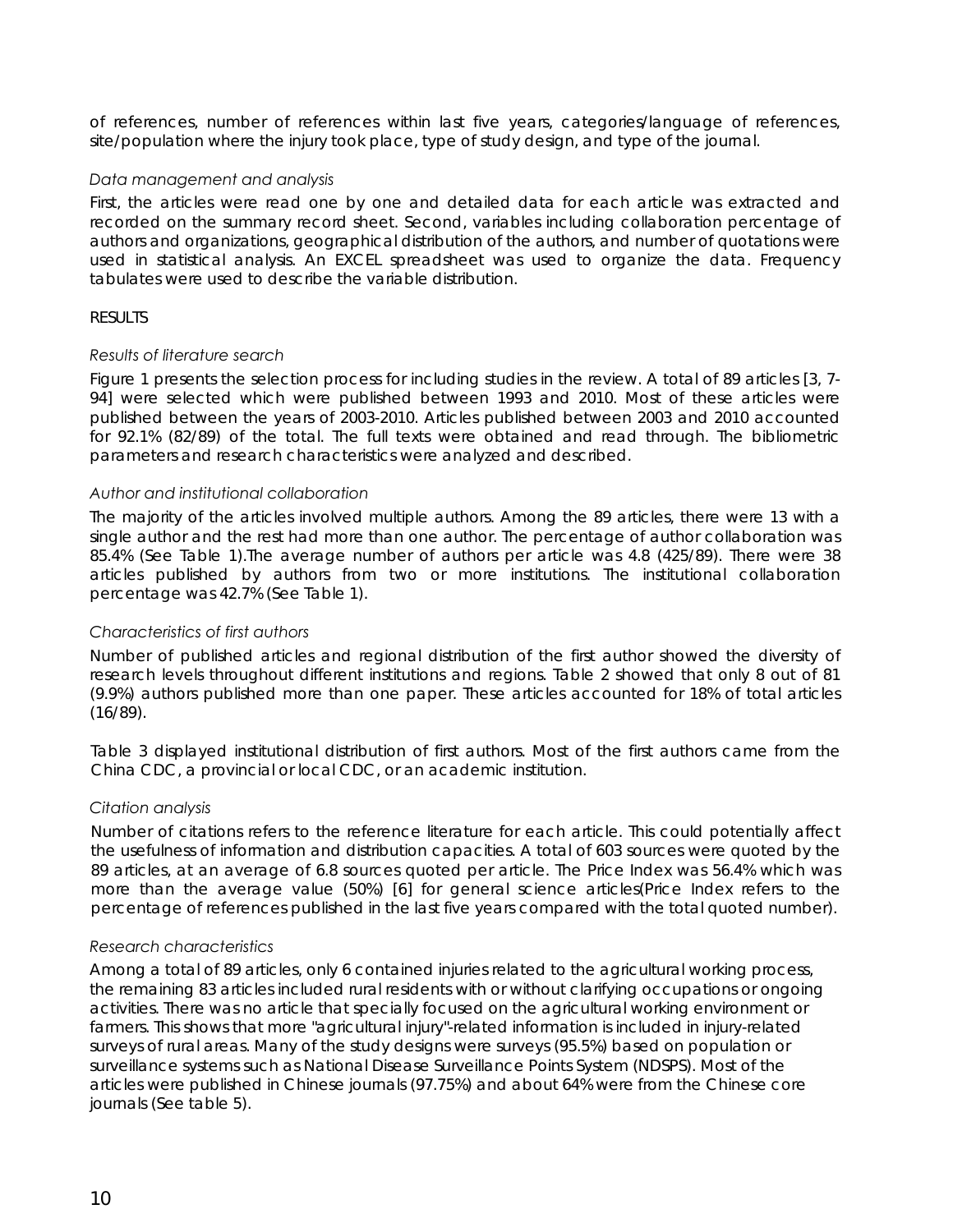**Figure 1** Flow diagram of study selection



| No. of authors | No. of articles (%) | Person-time of author | No. of           | No. of articles |
|----------------|---------------------|-----------------------|------------------|-----------------|
| per article    |                     |                       | institutions per | $(\%)$          |
|                |                     |                       | article          |                 |
|                | 13(14.6)            | 13                    |                  | 51(57.3)        |
| >1             | 76 (85.4)           | 412                   | >1               | 38(42.7)        |
| total          | 89 (100.0)          | 425                   | Total            | 89 (100.0)      |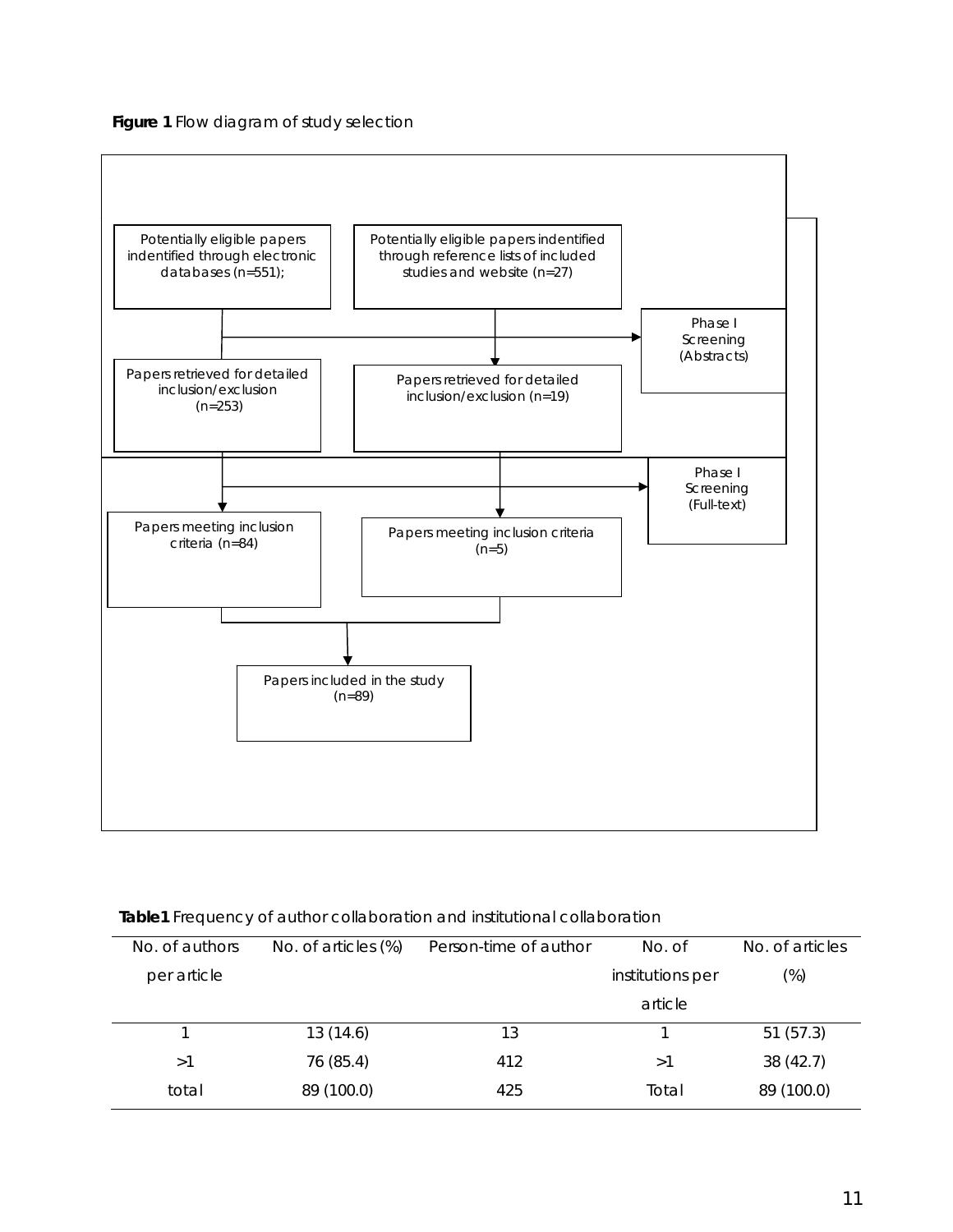| No. of articles published | No. of first author (%) |
|---------------------------|-------------------------|
|                           | 73 (90.1)               |
|                           | 8(9.9)                  |
| >2                        | 0(0.0)                  |
| Total                     | 81 (100)                |

#### **Table 2** Number of articles published by the first author in the 89 articles

Note: 'first author' means that they were the first author out of the many authors that contributed to the article.

#### **Table 3** Distribution of first author's Affiliation

| Affiliation category | Number of first authors | Number of articles |
|----------------------|-------------------------|--------------------|
|                      | Number (%)              | Number (%)         |
| <b>CDC</b>           | 44 (54.32)              | 49 (55.06)         |
| College/university   | 25 (30.86)              | 27 (30.34)         |
| hospital             | 6(7.41)                 | 6(6.74)            |
| academe              | 4(4.94)                 | 5(5.62)            |
| other                | 2(2.47)                 | 2(2.2)             |
| total                | 81 (100)                | 89 (100)           |

Note: CDC refers to various levels of China's Center for Disease Control and Prevention. They could be at the national, provincial, city, or county levels.

# **Table 4** Distribution of first author's region

| Province  | Number of first authors | Number of articles |
|-----------|-------------------------|--------------------|
|           | Number (%)              | Number (%)         |
| Zhejiang  | 11 (13.58)              | 13(14.61)          |
| Shandong  | 10(12.35)               | 10 (11.24)         |
| Guangdong | 8(9.88)                 | 10(11.24)          |
| Beijing   | 8(9.88)                 | 8(8.99)            |
| Guangxi   | 6(7.41)                 | 8(8.99)            |
| Hubei     | 7(8.64)                 | 7(7.87)            |
| Henan     | 5(6.17)                 | 7(7.87)            |
| Anhui     | 5(6.17)                 | 5(5.62)            |
| Jiangsu   | 4(4.94)                 | 4(4.49)            |
| Others    | 3(3.70)                 | 3(3.37)            |
| Total     | 81 (100)                | 89 (100)           |
|           |                         |                    |

Note: Others include 8 provinces that have one or two first authors.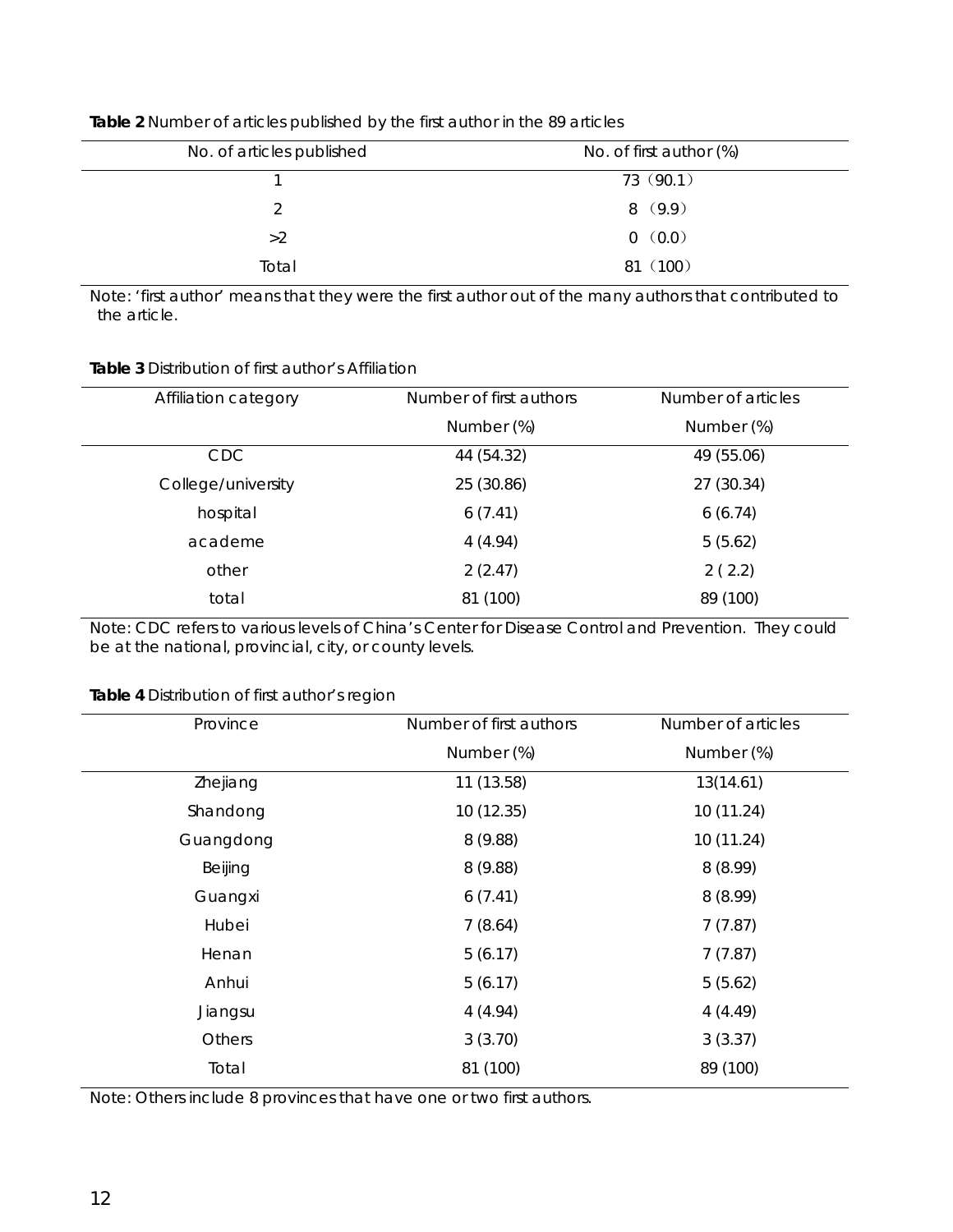#### **DISCUSSIONS**

Scientific publication is the main channel for disseminating research findings. It is also the key indicator for evaluating research productivities. Results of bibliometrics analysis of published scientific articles could provide evidence for current status of research in some areas.

From this study we can see that there are two main problems in the field of agricultural injury in China. First, our study indicated that research priorities on farm-related injury in China were specific to injuries occurring in rural areas rather than agriculture-specific injuries. Most of these publications specify neither the injured person's occupation nor the activities that caused the injury. Some studies defined occupations such as 'farmers' or 'workers.' We could not discern whether they meant to include agricultural work-related injuries or not. Second, there is a substantial gap between China and developed nations for reported cases of agricultural injuries. There is not yet a clear definition of 'agricultural injury' in China. It is necessary to propose an operational definition of agricultural injury for use in China by considering China's cultural and socioeconomic factors.

Most of the research considered in this review included descriptive statistics which focused on the investigation of epidemiologic characteristics of the injuries or the risk factors for injury. There was a lack of the research on intervention and prevention of injuries.

The percentage of author collaboration is high throughout the publications reviewed. Our study showed that while the percentage of author collaboration was high, the percentage of organization collaboration was low in the agriculture-related injury articles. This might imply that most research involves necessary collaboration between different people or organizations in order to achieve common goals. On the other hand, the lower percentage of organization collaboration suggest that the breadth and depth of the research related to farm injuries in China was not enough to support this type of cooperation.

Our study found that most of the primary authors came from the various levels of CDC, colleges, or universities. This implied that more disease control units and universities are involved in agricultural injury research, perhaps because injuries have been gradually recognized as a public health issue in recent years in China.

Generally for individual researchers, more published papers equates to greater scientific progress. Our study indicated that only 8 out of 81 (9.9%) authors published more than one paper which accounted for 18% of the total articles (16/89). From this, we can infer that a core group of authors devoting research to Chinese agricultural injuries has not yet emerged. It is necessary to attract more injury researchers and public health professionals to this understudied area.

Our study found that the geographic locations of the 79 Chinese authors covered 18 out of the total 31 provinces in mainland China. The majority were concentrated in 10 provinces (80% or more). This shows a geographical disparity in author distribution. There were 13 provinces that had no articles published on farm related injuries.

As China is changing rapidly and moving towards an industrialized country, China's occupational health programs should evaluate injuries to identify the need for additional research on national occupational safety and injury prevention, as other developed and developing countries have done. Though the study on agricultural injuries in China is only beginning, this information can provide some reference for future work. What we currently need most is more convincing data for issue awareness and policy making. We must first conduct more investigations to gain a better understanding of the problem, identify the main causes and risk factors associated with agricultural injury, and give suggestions on prevention and control measures.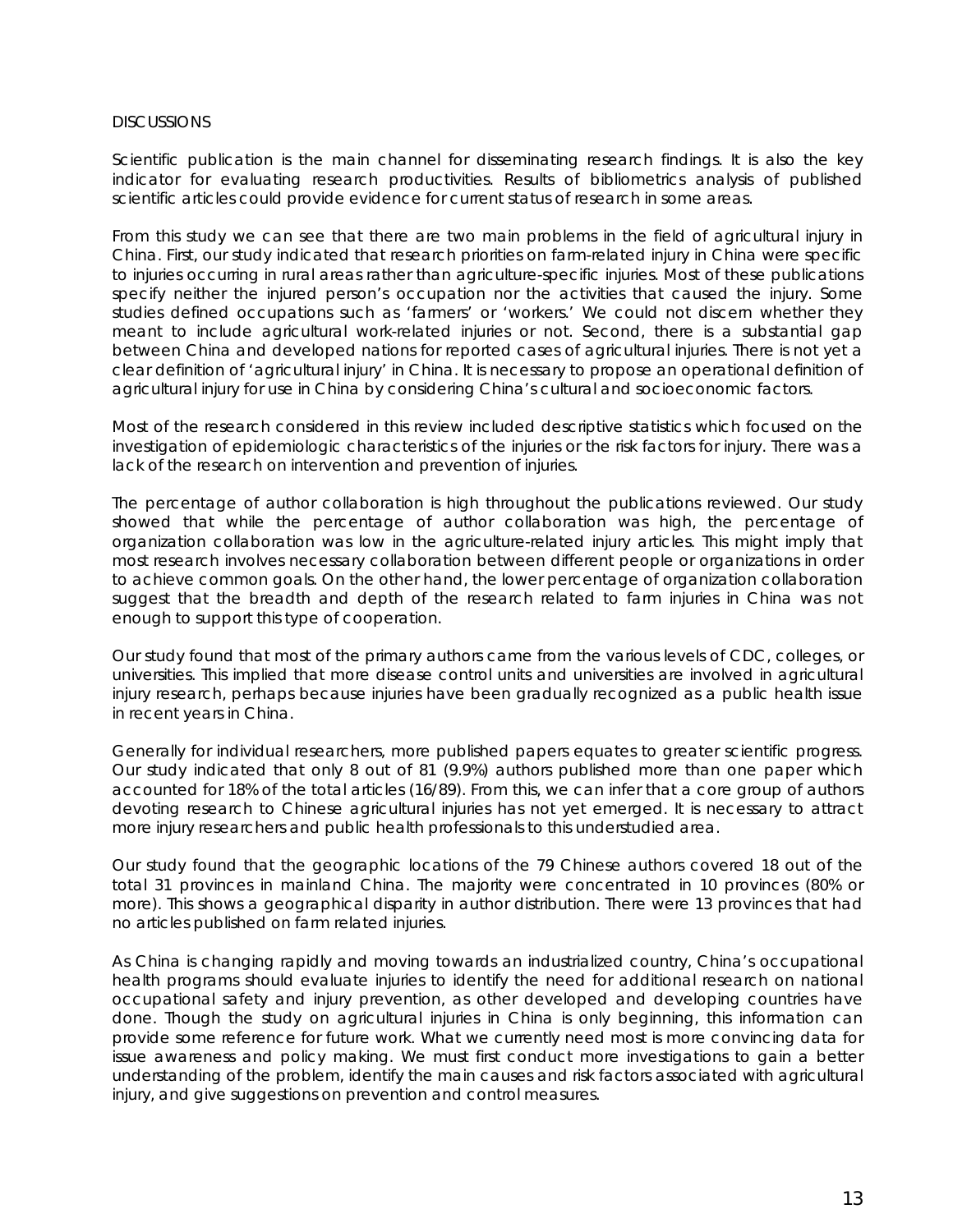Due to a lack of resources to describe the agricultural injury profiles in China, there is little scientific evidence for the prevention and control of agriculture injuries. Our study describes the agricultural injury research in China by bibliometrics analysis. This information can be used as evidence to support future studies and policy making, and will hopefully bring empirical and long-term significance of this public health problem.

# **CONCLUSION**

The ultimate objective of our study is to provide information that can help the officials in Ministries of Health and Agriculture address the serious impact of farm-related injuries and death. Our study described the status of the agricultural injury research in China. We hope to provide information for injury researchers and public health professionals for future research activities on agricultural injury and safety. Some concrete conclusions from our study include the research priorities on farmrelated injuries in China were those occurring in rural areas rather than agriculture-specific injuries. There was a lack of research on the intervention of injuries and the research related to farm injury in China lacked breadth and depth. Finally, there was a noticeable geographical disparity in author distribution throughout all publications.

*Acknowledgments:* We acknowledge the contribution and financial support from the USA-China Agricultural Injury Research Training Program, managed by the Colorado Injury Control Research Center at Colorado State University, Fort Collins, Colorado, USA, the Center for Injury Research and Policy, the Research Institute at Nationwide Children's Hospital, Columbus, Ohio, USA, and the Injury Control Research Center at the Tongji School of Public Health, Wuhan, China. We particularly thank Dr. Lorann Stallones and Professor Zengzhen Wang for their help and support in the development and evaluation of this project.

*Funding:* This publication was supported by the United States National Institutes of Health, Fogarty International Center (Grant #: 1D43TW007257-01A2). Its content is solely the review and opinion of the authors and do not necessarily represent the official views of the United States National Institutes of Health. *Competing interests:* None.

#### REFERENCES

- 1. Peter E. Saar, Helen Dimich-Ward, Karen D, Donald C. Voaklander. Farm injuries and fatalities in British Columbia, 1990-2000. Can J Public Health 2006; 97 (2):100-104.
- 2. The Canadian Agricultural Injury Surveillance Program. Agricultural fatalities in Canada 1990- 2005.The reports of the Canada agricultural injury surveillance system (CAISP). Available at http://cair-sbac.ca/natrep2.html. Accessed March 15, 2011.
- 3. Huiyun Xiang, ZengZhen Wang, Lorann Stallones etc. Agricultural work-related injuries among farmers in Hubei, People's Republic of China. Am J Public Health 2000; 90(8):1269-1276.
- 4. Leigh, JP, McMurdy SA, Schenker MB. Costs of occupational injuries in Agriculture. Public Health Rep 2001; 116:235-248.
- 5. National Bureau of Statistics of China. Results of a sample survey conducted among one percent of the total population in 2005. Beijing, National Bureau of Statistics of China, 2005.
- 6. Zhang XM, Chen WB. Analysis of paper numbers, authors and literature sources in the journal of "Chinese Journal of Clinical Pharmacy". Chinese Journal of Clinical Pharmacy 2002; 11(4):256~258.
- 7. Chang J, Liu ZH, Zhang QH , et al. Analysis of death caused by injury among rural residents in Gao Tang County from 2003 to 2005.Preventive Medicine Tribune 2007; 13(8): 693-695.
- 8. Liu J, Yu H, Zhuang FM, et a l. Analysis on injury cases in Miyi County. Journal of Preventive Medicine Information2009; 25(2):110-112.
- 9. Zhang DQ. An epidemiologic study on injury in rural Tongzhou, Beijing during 2006~2008. Capital Journal of Public Health 2010; 4(4): 156-159.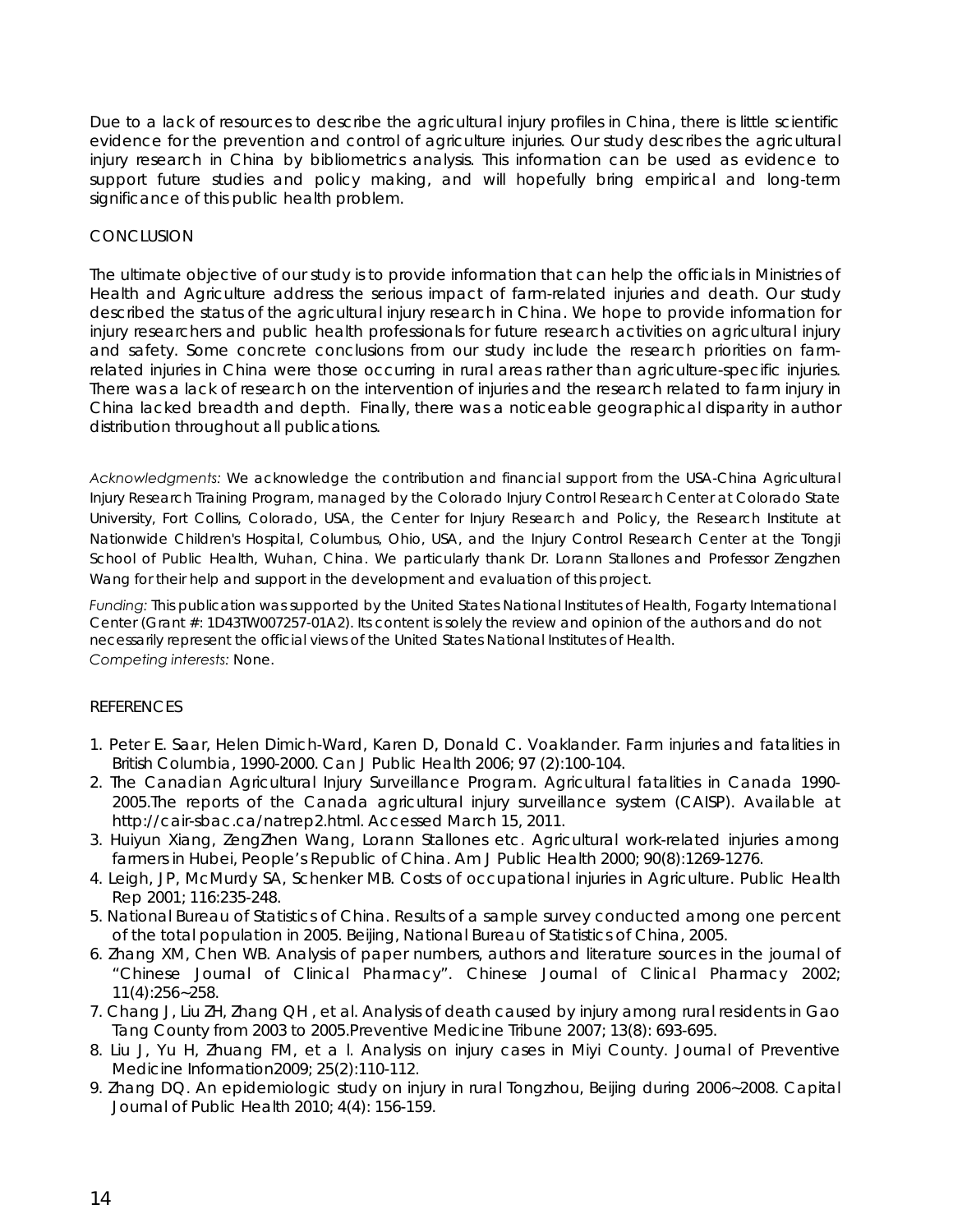- 10. Diao WL, Wang GL, Tian JC, et al. Analysis of injury surveillance in Fuxin Mongolia autonomous county, L iaoning province , 2006 – 2008. Disease Surveillance 2010; 25(1): 68- 71.
- 11. Xia Zichen, Du Liqun, Li Huanlong. A Study of epidemic characteristics on injuries in residents in Fuyang County. Science of Travel Medicine 2002; 8(2): 11-13.
- 12. Ren ZP, Wang XY. Analytic report of injury surveillance in rural areas of Shanxi province in 2007. Disease Surveillance 2008; 23(9): 584- 585.
- 13. Wang Y, Ma JS, Ruan SM, et al. Analytic report of injury surveillance in rural areas of Jinan in 2008. Modern Preventive Medicine 2010; 37(11):2092-2095.
- 14. Wang BR. Analysis of death from unintentional injury in Zhou Chen city, 1995~2000. Occupation and Health 2002; 18(5): 93-94.
- 15. Yan L, Su HC, Yang JE, et al. Analysis of death caused by injury in Enshi autonomous prefecture. Chinese Journal of Preventive Medicine 2001; 35(6): 400.
- 16. Yu XM, Zhang JC, Wang M, et al. Study on the behavior status and countermeasure about the campus and home injury of middle school students in the suburb county in Beijing. Chinese Journal of Behavioral Medical Science 2004; 13(4): 454-456.
- 17. Zheng ZX, Qin TZ, Tu BJ, et al. Survey on the agricultural machine related injury in Henan Province, 1990~1992. The Academic Journal of Xinxiang Medical College 1993; 10(4): 295-297.
- 18. Sun J, Yang XZ. An epidemiological study and the direct economic burden study on the agricultural work related injury in the Henan Province. Modern Preventive Medicine 2010; 37(1): 23-28.
- 19. Wang LM, Sun YW, Han YF, et al. Epidemiological study on alcohol consumption and agricultural profession-related injuries among Minority Residents from the Northern parts of China. Chinese Journal of Epidemiology2009; 30(12): 1252-1257.
- 20. Meng J, Geng WK, Zhou JT, et al. Survey of knowledge level of rural adult inhabitants to injury in four counties of Guangxi. China Tropical Medicine 2006; 6(2): 366.
- 21. Chang X, He JR, Zhong ZH, et al. A cross-sectional study of injury among the residents in a rural community, Guangzhou. Modern Hospital 2010; 10(1): 152-154.
- 22. Yin XL, Xie ZP, Dong YM, et al. Farm related injuries among rural residents of Daur ethnic minority group in Qiqihar, Heilongjiang province, China. Chinese Journal of Public Health 2010; 26(5): 627- 629.
- 23. Xie YH, Chen NY, Geng WK, et al. A study on the injury knowledge, attitude and behavioral of residents in the rural areas in Chuangxi. Guangxi Journal of Preventive Medicine 2004; 10(3): 139- 141.
- 24. Yan RT, Liu WQ, Xie HR,et al. Analysis on the status of traffic injury happened in the primary and middle schools students in Lianping county. South China Journal of Preventive Medicine 2009; 35(2): 53-54.
- 25. Pu YH, Zhuang FM, Huang JA, et al. Injury surveillance of children at the age of 0~14 years in rural areas in Miyi county. Modern Preventive Medicine 2008; 135(4): 678-680.
- 26. Zheng WG, Zhao ZT, Xu LZ. Analysis on the economic burden of hospitalization between injury and non-injury inpatients. Chinese Health Economics 2006; 25(6): 22-24.
- 27. Zhang XW, Liu LQ, Cai CL. Baseline survey report of the advancement program on the prevention of the primary scholar injury in the rural area of Zhejiang. Available at http://www.exam8.com/lunwen/yiyao/yixue/200607/1066847.html. Accessed March 15, 2011.
- 28. Xu YQ. Analysis on the 244 cases of childhood accident injury. Journal of Yunang Medical College 2007; 4: 249-250.
- 29. Li H, Zhu JQ, Sun JX, et al. An investigation on the clinical injuries among patients in hospital in Gaocheng city in 2004. Chinese Journal of Prevention Control Chronic Non-communicable Diseases 2005; 13(5): 214-216.
- 30. Huang LF, Du GM, Yao MF. Survey of injuries behavioral risk factor in the residents in the rural area of Zhangjiagang in 2004. Preventive Medicine Tribune 2006; 12(2):168-169.
- 31. Sun Y, Tao FB, Xu SJ, et al. Self-injuries behaviors and psychosocial factors among rural middle school students in Anhui province. Chinese Journal of School Health 2008; 29(5): 424-427.
- 32. Peng L. Survey analysis and prevention on the risk factors of the junior school student injury. Journal of Medical Forum 2006; 27(23):53-55.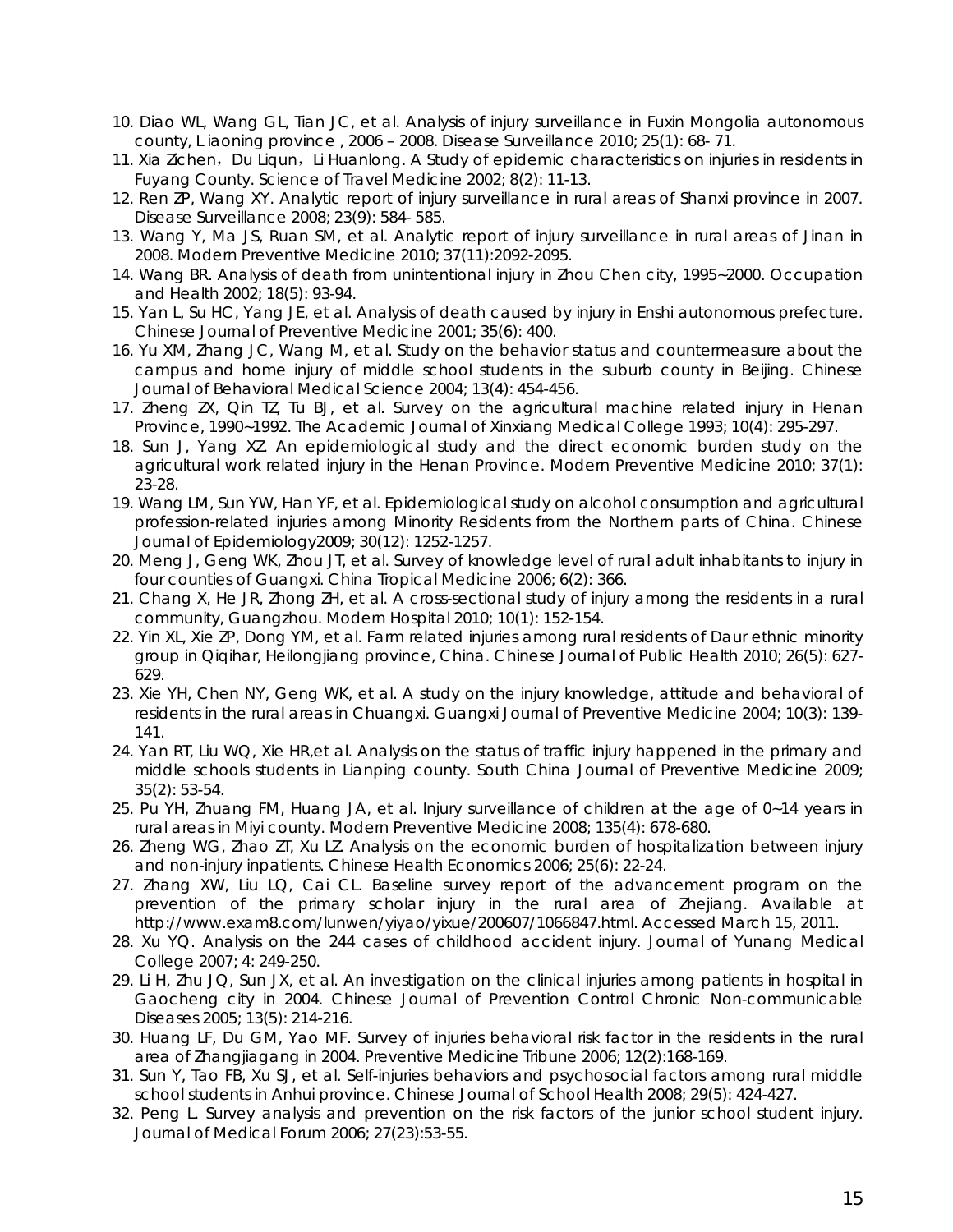- 33. Li J, Zhao FH, Wu SX, et al. Injury among rural residents in Fengtai district, Beijing, and relevant interference. Chinese Journal of Health Education 2008; 24(4): 247-249.
- 34. Geng WK, Meng XY, Cheng YN, et al. Investigation on injury incidence and safety knowledge level of people in Guangxi rural areas. Chinese Journal of Public Health 2005; 21(9): 1048-1049.
- 35. Xu LR. Study on accidental injuries of residents in rural areas. Strait Journal of Preventive Medicine 2003; 9(3): 37-39.
- 36. Wang LJ, Ma JM. Analysis of injury incidence rate in countryside of 4 counties. Disease Surveillance 2005; 20(8): 437-439.
- 37. Yang GH, Ma JM, Wang LJ. Survey on injury in four rural communities in China. Chinese Journal of Epidemiology 2004; 25(3): 204-208.
- 38. Duan LX. Survey on the epidemiological characteristics of farmer injuries in Xintian county. Practical Preventive Medicine 2005; 12(5): 1137-1138.
- 39. Chai CL, Yu Z. An epidemiological study on injury knowledge and behaviors among rural pupils in north areas of Zhejiang Province. Chinese Journal of Health Education 2007; 23(8): 584-586.
- 40. Chai CL, Zhang XW, Xu SY,et al. An epidemiology study on injury among rural pupils in Zhejiang Province. Chinese Primary Health Care 2003; 17(11):34-36.
- 41. Tang J, Su SH, Wang SY, et al. Effect evaluation of health promotion for injury prevention among preschool children in a rural community of Zhuhai City. Chinese Journal of Health Education 2006; 22(6):411-415.
- 42. Tang J, Huang H, Wang SY, et al. Injuries of children in kindergartens in rural community of Guangdong province and the relevant knowledge among the parents and teachers; a study in Zhuhai. Chinese Journal of Health Education 2005; 21(3): 175-178.
- 43. Zhang PB, Deng JY, Chen RH, et al. Analysis on the causes of accidental suffocation and drowning among children aged 0~4 in countryside of Jiangsu. Chinese Journal of Disease control and Prevention 2001; 5(3): 243.
- 44. Dong HM, Wang Y, Yan CK, et al. Evaluation on the effect of intervention measures for injuries in the rural residents of Shijizhuang city. Chinese Journal of Disease Control and Prevention 2001; 5(3): 261- 262.
- 45. Zhang SY, Dong HM, Yan CK, et al. Case-control study on risk factors for injured in Shijiazhuang region. Chinese Journal of Disease Control and Prevention 2001; 5(3): 270.
- 46. Li ZH, Zhao ZT, Guo YX, et al. The burden caused by injury in countryside residents in Dongying , Shandong Province. Chinese Journal of Preventive Medicine 2005; 39(4): 273-276.
- 47. Li SH, Yu YL, Tang ZR, et al. Cross-sectional study on injury among rural children in Pucheng. Chinese Journal of School Health 2009; 30(12): 1118- 1120.
- 48. Wu WF, Mai CZ, Sun LM, et al. A survey on present situation of injuries among rural residents. Chinese Journal of Disease Control and Prevention 2004; 8(6): 586- 587.
- 49. Li HL, Du LQ, Xia ZC. Survey on the epidemiological characteristics of rural childhood injury. Chinese Journal of School Health 2003; 17(2): 140-141.
- 50. Meng XY. The study on the status of rural injuries. Anthology of Medicine. 2005; 24(1): 117-119.
- 51. Si MD, Liu XX, Li J. A case-control study on the related factors of injuries among children aged  $7 \sim$ 14 in a rural community of Macheng city. Chinese Journal of Child Health Care2001; 9(6): 391-394.
- 52. Zhang NJ, Zhao XM, Xu XH, et al. The epidemiological survey of the rural residents' injury in Laizhou city. Chinese Journal of Pest Control 2004; 20(12): 732-734.
- 53. Zhang MR, Yang Z, Chen L, et al. A study on the epidemiological characteristics of injuries among the rural residents in Kunming. Chinese Primary Health Care 2006; 20(9): 57-59.
- 54. Huang MX, Huang L, Du SK, et al. Survey of the death resulting from the injury in the rural residents in Jimo city. Literature and Information on Preventive Medicine 2000; 6(1): 92
- 55. Lv JB, Zhao XH. Analysis on the trend of the accident mortality rate of the rural residents in Zhengding(Hebei), 1974~2000. Hebei Medical Journal 2003; 25(9): 679-680.
- 56.Chen YN, Geng WK, Zhuo JT, et al. Analysis on injury in rural areas in Guangxi. South China Journal of Preventive Medicine 2005; 31(2): 21-23.
- 57. Zhao H, Xu WM, Zhang Z, et al. Survey on injuries among the residents in rural areas of Dawa county. Chinese Journal of Disease Control and Prevention 2007; 11(3): 301-302.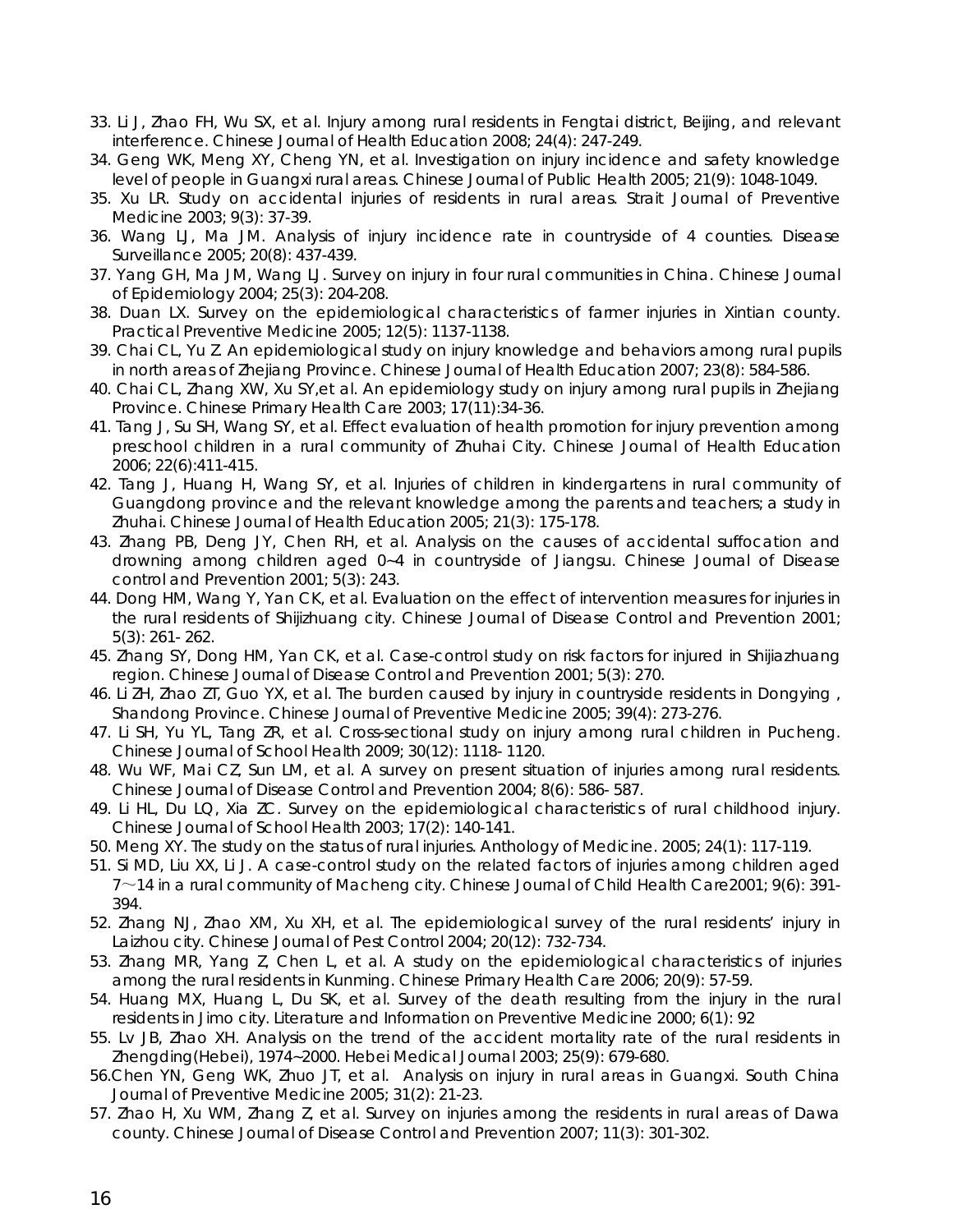- 58. Yu Y, Xie XH, Fan CY, et al. Analysis of 0~6 year old child injury in rural area of Beijing. Chinese Journal of Nature Medicine 2007; 19(3): 211- 214.
- 59. Li H, Wang LN, Zhu JQ, et al. An investigation for the injuries among the countryside residents in Gaocheng city in 2005. Modern Preventive Medicine 2006; 133(7):1133-1135.
- 60. Mo XC. Analysis and countermeasures on the condition of intentional injury crime cases in Guangxi Rural areas. Guangxi Social Sciences 2005; (6): 119-120.
- 61. Bai YH. The causes and protective measures of the injuries in the rural middle school students. Kexue Shidai 2010; (9):273.
- 62. Chen SC. Study on the sports injuries in the rural areas of Yudong. Heilongjiang Science and Technology Information 2008; (36): 257.
- 63. Shi DH, Fang WM, Liu XX. Prevalence and risk factors of unintentional injuries among children aged 0 - 6 in rural community of Macheng city. Journal of Huazhong University of Science and Technology 2003; 32(3): 336-339.
- 64. Xie YH, Chen YN, Geng WK, et al. A study on the injury knowledge, attitude and behavioral of residents in the rural areas in Guangxi. Guangxi Journal of Preventive Medicine 2004; 10(3): 139- 141.
- 65. Yu T. An analysis on the accidental injury compensation of NRCMS in Nanzhang County. Chinese Health Resources 2010; 13(1): 17-18.
- 66. Lu LY. Analysis on the medical records of 210 cases rural children accidental injuries. Medical Information 2010; 23(8): 329-331
- 67. Xu HF, Ma WJ, Nie SP, et al. Study on intervention effects of traffic injury education on rural students. Chinese Journal of School Health. 2008; 29(10): 904-906.
- 68. Xia ZC, Du LQ, Li HL. Comparison of the epidemiological characteristics between the children and the aged in the rural areas in Fuyang city. Chinese Journal of Public Health Management 2004; 20(2): 175-176.
- 69. Yu HF, Chen ZW, Zhou ZH, et al. Epidemiological study on injury among rural pupils in Jiaxing. Chinese Journal of School Health 2006; 27(2): 107-108.
- 70.Cheng ZW, Yu HF, Zhou ZH, et al. Effect assessment on the health promotion project of injury prevention of the rural primary school students in Jiaxing city. Chinese Journal of School Health 2005; 26(11): 964-965.
- 71. Ge XJ, Tang GH, Li SJ, et al. An epidemiological survey on injury among rural residents of Gaomi. Chinese Journal of Disease Control and Prevention 2004; 8 (6): 584-585.
- 72. Shen M, Yang SP, Guo Y, et al. Study on nonfatal injuries among home—stranded children in rural environment of Hubei province. Chinese Journal of Epidemiology 2008; 29(4): 333- 337.
- 73. Ye YR, Li LP, Lu YG, et al. Determinants of bicycle injury among school—aged children in rural China: a qualitative study. Chinese Journal of Epidemiology 2010; 31(10): 1094-1097.
- 74. Xue L, Pang SL, Yang YS, et al. An investigation on unintentional injuries of 1223 pupils. Maternal and Child Health Care of China 2007;22(35): 5066-5068.
- 75.Zhao KF, Su H, Fang XH, et al. Study on the distribution and risk factors of injuries among home stranded children in rural area of Anhui province. Chinese Journal of Epidemiology 2008; 29(4): 338- 342.
- 76. Han YB, Qian YJ, Gao HJ, et al. Retrospective study on injury Incidence among residents in Tongxiang City. Zhejiang Preventive Medicine 2010; 22(5):16-18.
- 77. Guo XL, Xu AQ, Zhang JY, et al. Study on the epidemiological survey and economic burden of injuries among rural residents in Shandong province. Modern Preventive Medicine 2007; 34(5): 866-869.
- 78. Cheng DJ, Tao FB, Chen Q, et al. Incidence of injuries among rural boarding school students in Anhui Province. Chinese Journal of School Health 2008; 29(9): 782-784.
- 79. Zhong JM, Cong LM, Yu M, et al. Analysis of the surveillance data on injuries in a certain rural village in western Zhejiang. Disease Surveillance 2008; 23(4): 255-257.
- 80. Zhu YC, Ying YY, Xu R, et al. Survey on injury and KAP level of anti-frostbite among farmers during the snowstorm disaster in Ningbo of Zhejiang province, 2008. Disease Surveillance 2008; 23(12): 777-779.